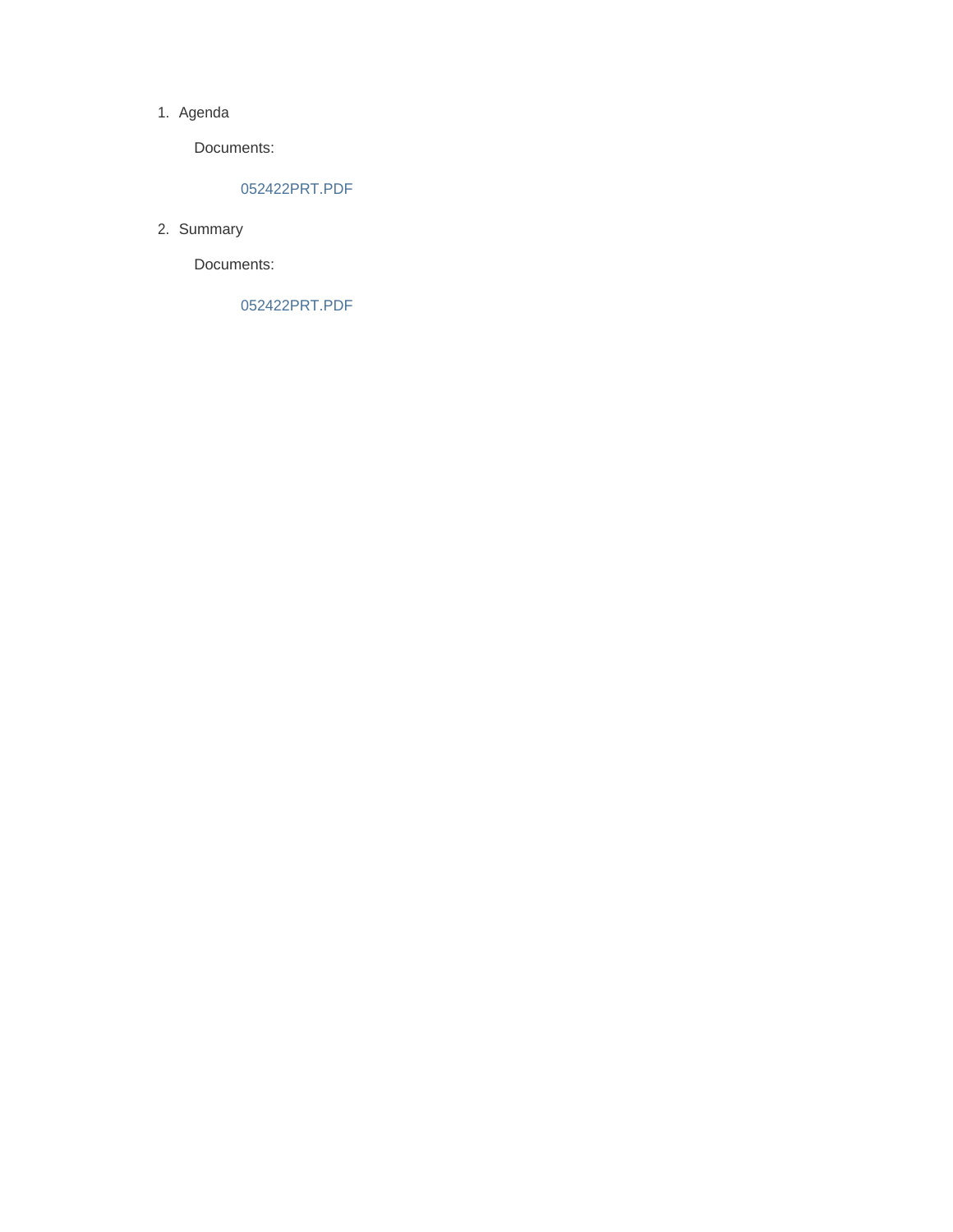

## **City of Marietta**

205 Lawrence Street Post Office Box 609 Marietta, Georgia 30061

# **Meeting Agenda**

### **PARKS, RECREATION AND TOURISM COMMITTEE**

|                              | Johnny Walker, Chairman<br>Andre L. Sims, Vice Chair<br><b>Grif Chalfant</b> |                        |
|------------------------------|------------------------------------------------------------------------------|------------------------|
| <b>Tuesday, May 24, 2022</b> |                                                                              | <b>Council Chamber</b> |

*Immediately Following Personnel and Insurance Committee*

### **CALL TO ORDER:**

### **MINUTES:**

| 20220456         | <b>Regular Meeting - April 26, 2022</b>                                                                          |  |
|------------------|------------------------------------------------------------------------------------------------------------------|--|
|                  | Review and approval of the April 26, 2022 meeting minutes.                                                       |  |
| 20220529         | Special Called Meeting - May 18, 2022<br>Review and approval of the May 18, 2022 Special Called meeting minutes. |  |
| <b>BUSINESS:</b> |                                                                                                                  |  |
| 20220521         | <b>PAL Report</b>                                                                                                |  |
|                  | PAL Report for May 2022                                                                                          |  |
| 20220522         | 2009 Parks Bond Report                                                                                           |  |
|                  | Progress Report of Projects Funded by the 2009 Parks Bond.                                                       |  |
| 20220540         | <b>West Dixie Park</b>                                                                                           |  |
|                  | Discussion of the West Dixie Park.                                                                               |  |
|                  | Requested by Council Member Cheryl Richardson                                                                    |  |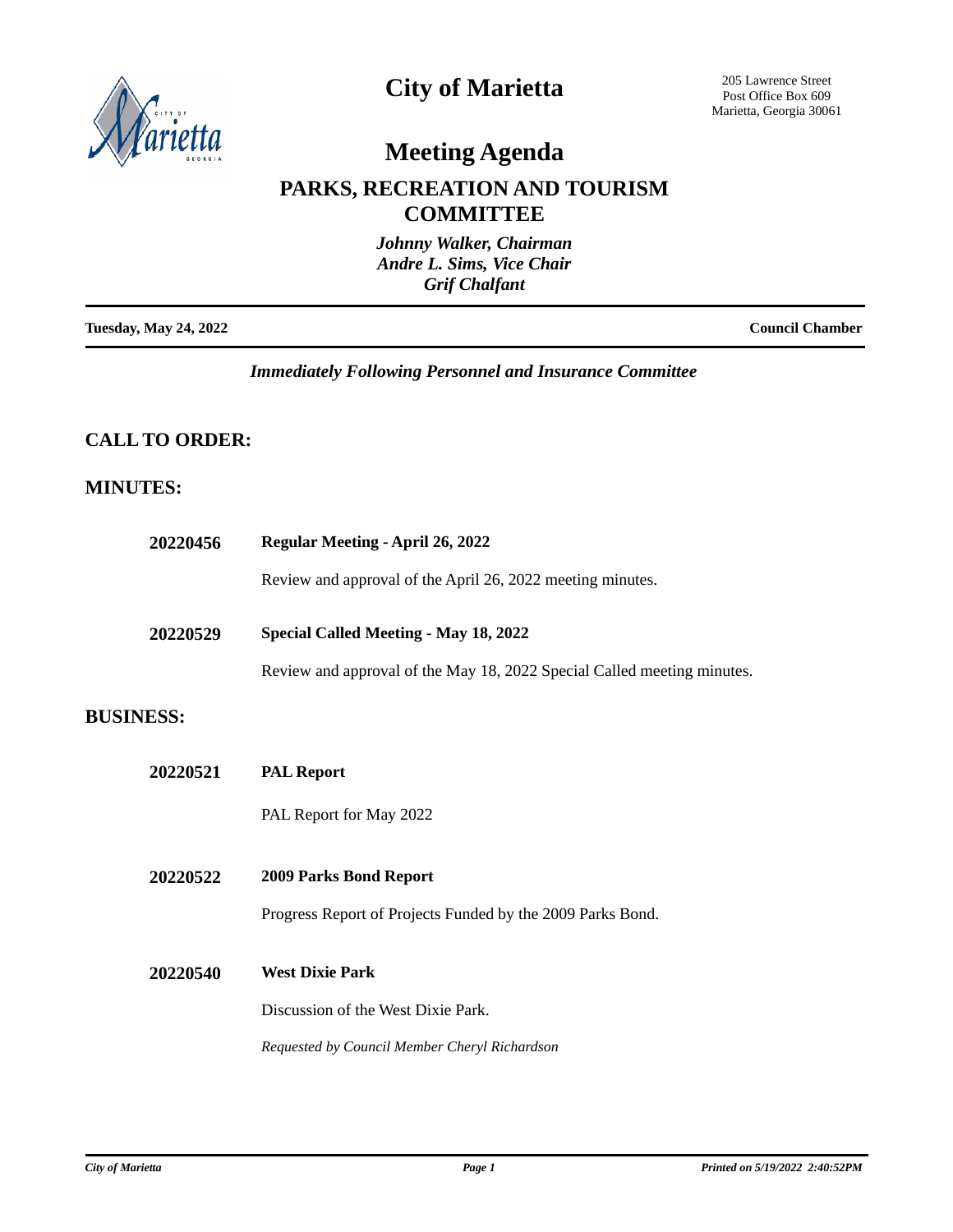#### **20220526 The City Club, Marietta Operating Agreement**

Motion approving an Independent Contractor Agreement with Classic Golf Management, Inc., for the day-to-day operations of the City Club Marietta effective October 1, 2022.

#### **20220527 Revision to Chalktoberfest Street Closures**

Consideration of proposed revisions to the previously approved street closures for Chalktoberfest to improve traffic management as recommended by police, fire, parks, recreation and facilities, and Marietta/Cobb Museum of Art staff.

#### **20220520 FY2022 Tourism Grants**

Discussion and consideration of the Tourism Grant Applications.

*Council Member Goldstein discloses that The Earl Smith Strand Theatre rents space owned by the Herbert S. Goldstein Family Limited Partnership. The Herbert S. Goldstein Family Limited Partnership is owned and managed by members of Council Member Goldstein's family. Council Member Goldstein will not participate in any discussion or vote on this item in his official capacity as a city council member.*

*Council Member Goldstein discloses that GA Metro Dance Theatre is located in space rented by Ashleigh Whitworth and Morgan Stoner and owned by the PMG Whitlock Ave, LLC. PMG Whitlock Ave, LLC is owned and managed by Philip M. Goldstein. Philip Goldstein is the father of Councilmember Goldstein. Council Member Goldstein will not participate in any discussion or vote on this item in his official capacity as a city council member.*

*Council Member Goldstein discloses that the Atlanta Lyric Theatre rents space owned by Philip M. Goldstein. Philip Goldstein is the father of Council Member Goldstein. Council Member Goldstein will not participate in any discussion or vote on this item in his official capacity as a city council member.*

*Council Member Goldstein discloses that he is on the board of the Marietta Welcome Center representing the City of Marietta.*

*Council Member Goldstein discloses that he is a member of the Marietta/Cobb Museum of Art.*

*Council Member Goldstein discloses that Philip M. Goldstein is a member of the Marietta Square Branding Project. Philip M. Goldstein is the father of Council Member Goldstein.*

### **ADJOURNMENT:**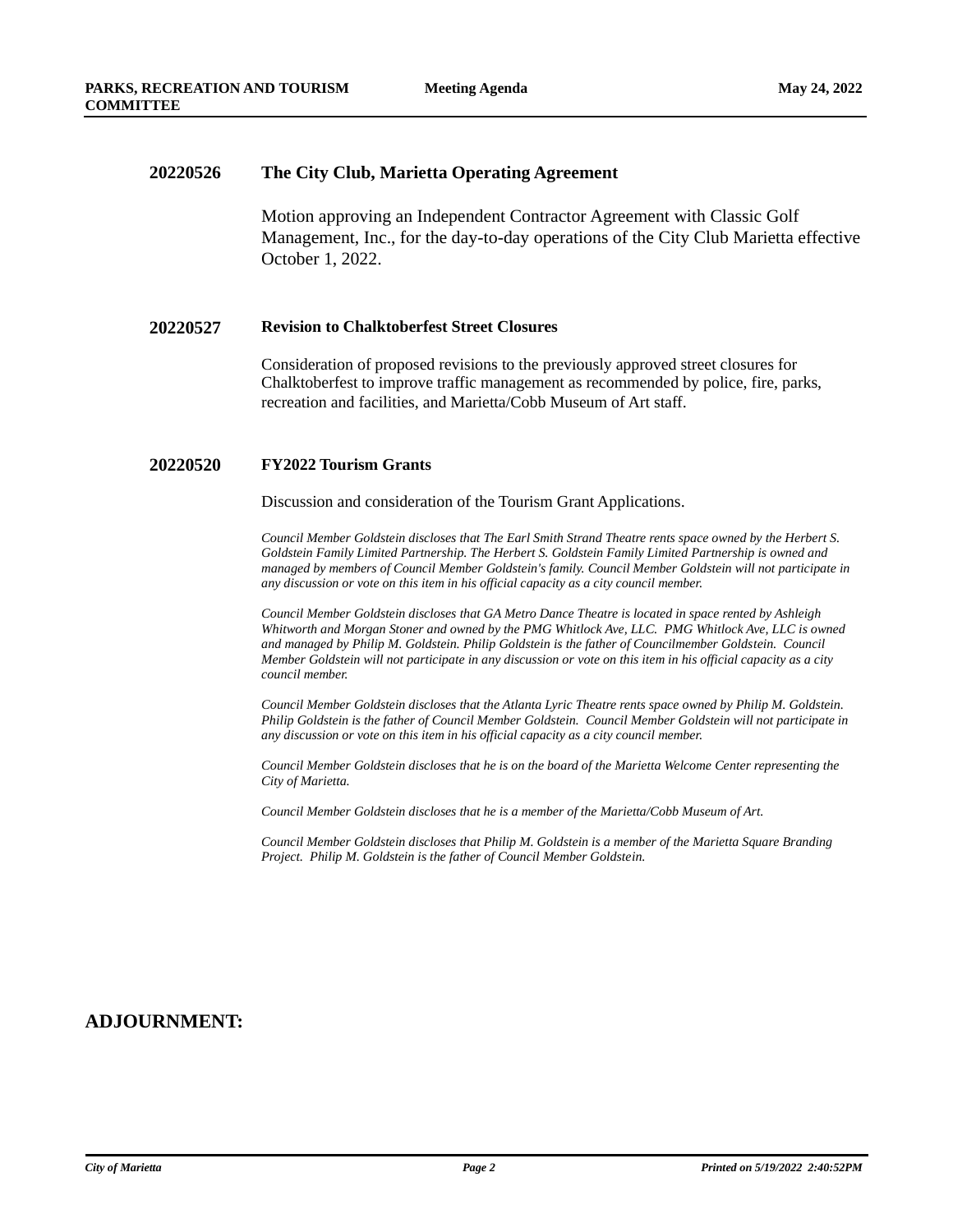

# **City of Marietta**

## **Meeting Summary PARKS, RECREATION AND TOURISM COMMITTEE**

*Johnny Walker, Chairman Andre L. Sims, Vice Chair Grif Chalfant*

**Tuesday, May 24, 2022 Council Chamber**

| <b>Immediately Following Personnel and Insurance Committee</b> |                                                                         |  |
|----------------------------------------------------------------|-------------------------------------------------------------------------|--|
| 20220456                                                       | <b>Regular Meeting - April 26, 2022</b>                                 |  |
|                                                                | Review and approval of the April 26, 2022 meeting minutes.              |  |
|                                                                | <b>Approved and Finalized</b>                                           |  |
| 20220529                                                       | <b>Special Called Meeting - May 18, 2022</b>                            |  |
|                                                                | Review and approval of the May 18, 2022 Special Called meeting minutes. |  |
|                                                                | <b>Approved and Finalized</b>                                           |  |
| 20220521                                                       | <b>PAL Report</b>                                                       |  |
|                                                                | PAL Report for May 2022                                                 |  |
|                                                                | <b>Reported</b>                                                         |  |
| 20220522                                                       | <b>2009 Parks Bond Report</b>                                           |  |
|                                                                | Progress Report of Projects Funded by the 2009 Parks Bond.              |  |
|                                                                | <b>Reported</b>                                                         |  |
| 20220540                                                       | <b>West Dixie Park</b>                                                  |  |
|                                                                | Discussion of the West Dixie Park.                                      |  |
|                                                                | Requested by Council Member Cheryl Richardson                           |  |
|                                                                | <b>Held in Committee</b>                                                |  |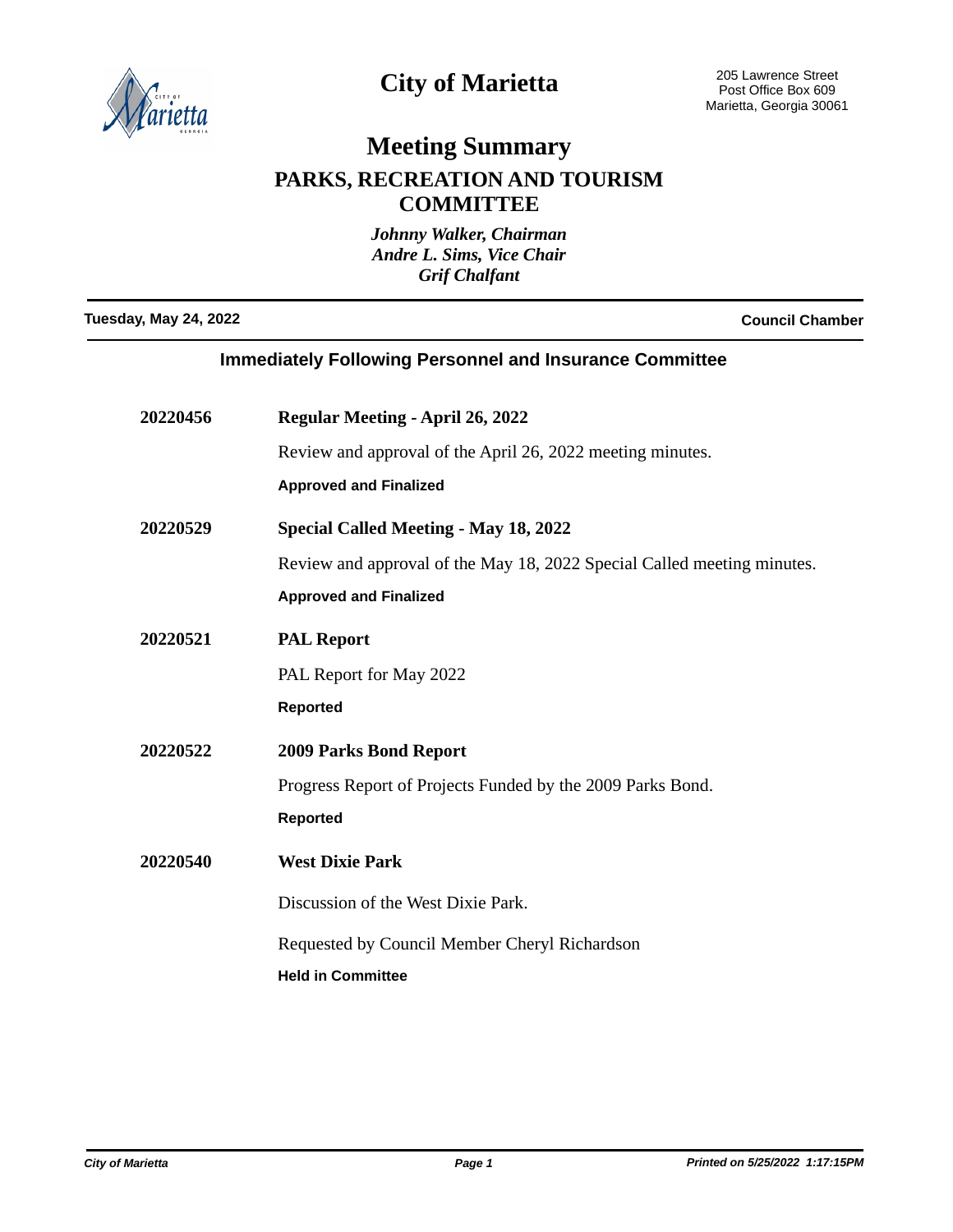## **20220526 The City Club, Marietta Operating Agreement** Motion approving an Independent Contractor Agreement with Classic Golf Management, Inc., for the day-to-day operations of the City Club Marietta effective October 1, 2022. **Recommended for Council Agenda Non Consent 20220527 Revision to Chalktoberfest Street Closures** Consideration of proposed revisions to the previously approved street closures for Chalktoberfest to improve traffic management as recommended by police, fire, parks, recreation and facilities, and Marietta/Cobb Museum of Art staff.

#### **Recommended for Approval - Consent Agenda**